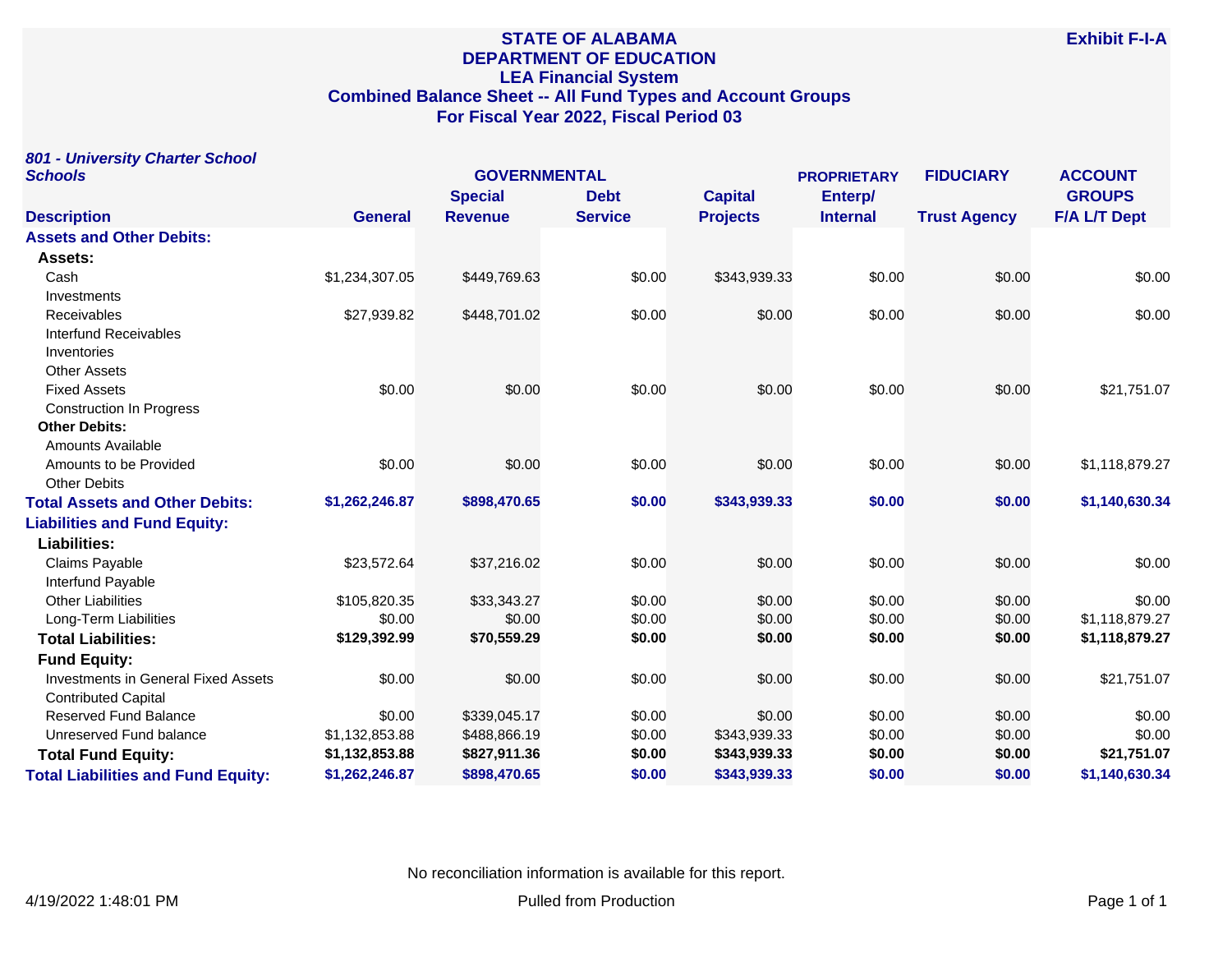#### **STATE OF ALABAMA DEPARTMENT OF EDUCATION LEA Financial System Combined Statement of Revenues, Expenditures, and Changes in Fund Balances All Governmental Fund Types and Expendable Trust Funds For Fiscal Year 2022, Fiscal Period 03**

| 801 - University Charter School<br><b>Schools</b>                                          |                | <b>GOVERNMENTAL</b>    | <b>FIDUCIARY</b>    |              |                                          |                |
|--------------------------------------------------------------------------------------------|----------------|------------------------|---------------------|--------------|------------------------------------------|----------------|
|                                                                                            | <b>General</b> | <b>Special Revenue</b> | <b>Debt Service</b> |              | <b>Capital Projects Expendable Trust</b> | <b>Total</b>   |
| <b>Revenues</b>                                                                            |                |                        |                     |              |                                          |                |
| <b>State Sources</b>                                                                       | \$1,105,632.00 | \$0.00                 | \$0.00              | \$0.00       | \$0.00                                   | \$1,105,632.00 |
| <b>Federal Sources</b>                                                                     | \$0.00         | \$452,442.50           | \$0.00              | \$0.00       | \$0.00                                   | \$452,442.50   |
| <b>Local Sources</b>                                                                       | \$198,006.16   | \$122,892.64           | \$0.00              | \$0.00       | \$0.00                                   | \$320,898.80   |
| <b>Other Sources</b>                                                                       | \$6,141.29     | \$0.00                 | \$0.00              | \$0.00       | \$0.00                                   | \$6,141.29     |
| <b>Total Revenues:</b>                                                                     | \$1,309,779.45 | \$575,335.14           | \$0.00              | \$0.00       | \$0.00                                   | \$1,885,114.59 |
| <b>Expenditures</b>                                                                        |                |                        |                     |              |                                          |                |
| <b>Instructional Services</b>                                                              | \$674,222.97   | \$275,545.08           | \$0.00              | \$0.00       | \$0.00                                   | \$949,768.05   |
| <b>Instructional Support Services</b>                                                      | \$239,396.87   | \$30,281.92            | \$0.00              | \$0.00       | \$0.00                                   | \$269,678.79   |
| <b>Operation &amp; Maintenance Services</b>                                                | \$56,321.21    | \$7,217.24             | \$0.00              | \$0.00       | \$0.00                                   | \$63,538.45    |
| <b>Auxiliary Services</b>                                                                  | \$9,656.76     | \$130,403.30           | \$0.00              | \$0.00       | \$0.00                                   | \$140,060.06   |
| <b>General Administrative Services</b>                                                     | \$76,674.13    | \$6,353.30             | \$0.00              | \$0.00       | \$0.00                                   | \$83,027.43    |
| <b>Capital Outlay</b>                                                                      | \$7,800.00     | \$0.00                 | \$0.00              | \$322,339.94 | \$0.00                                   | \$330,139.94   |
| <b>Debt Service</b>                                                                        |                |                        |                     |              |                                          | \$0.00         |
| <b>Other Expenditures</b>                                                                  | \$91,085.80    | \$21,779.03            | \$0.00              | \$0.00       | \$0.00                                   | \$112,864.83   |
| <b>Total Expenditures:</b>                                                                 | \$1,155,157.74 | \$471,579.87           | \$0.00              | \$322,339.94 | \$0.00                                   | \$1,949,077.55 |
| <b>Other Fund Sources (Uses)</b>                                                           |                |                        |                     |              |                                          |                |
| <b>Other Fund Sources:</b>                                                                 | \$0.00         | \$0.00                 | \$0.00              | \$666,279.27 | \$0.00                                   | \$666,279.27   |
| Other Fund Uses:                                                                           |                |                        |                     |              |                                          | \$0.00         |
| <b>Total Other Fund Sources (Uses):</b>                                                    | \$0.00         | \$0.00                 | \$0.00              | \$666,279.27 | \$0.00                                   | \$666,279.27   |
| <b>Excess Revenues and Other Sources Over</b><br>(Under) Expenditures and Other Fund Uses: | \$154,621.71   | \$103,755.27           | \$0.00              | \$343,939.33 | \$0.00                                   | \$602,316.31   |
| <b>Beginning Fund Balance - October 1:</b>                                                 | \$978,232.17   | \$724,156.09           | \$0.00              | \$0.00       | \$0.00                                   | \$1,702,388.26 |
| <b>Ending Fund Balance:</b>                                                                | \$1,132,853.88 | \$827,911.36           | \$0.00              | \$343,939.33 | \$0.00                                   | \$2,304,704.57 |

No reconciliation information is available for this report.

**Exhibit F-II-A**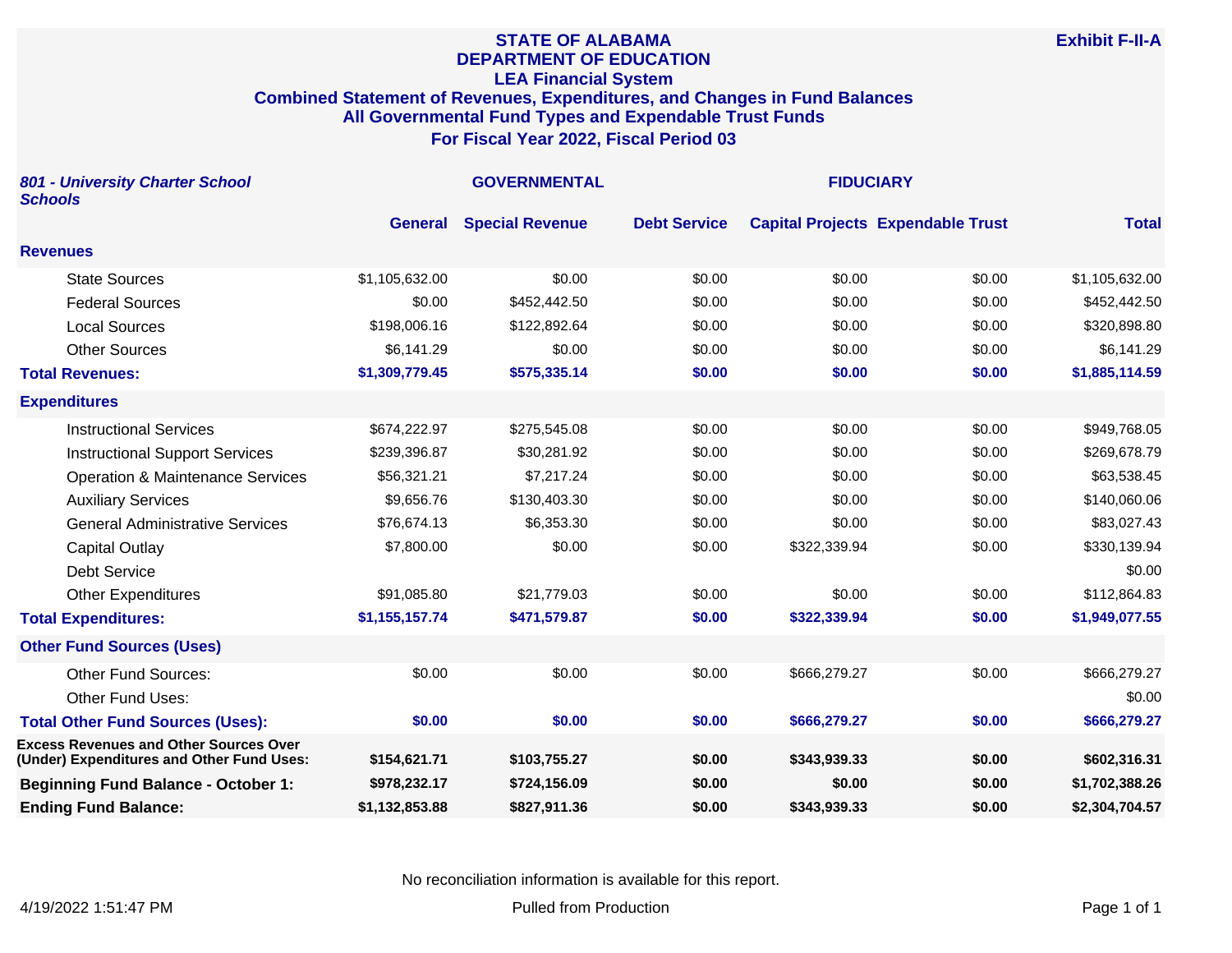## **STATE OF ALABAMA DEPARTMENT OF EDUCATION LEA Financial System Combined Statement of Revenues, Expenditures, and Changes in Fund Balances All Governmental Fund Types and Expendable Trust Funds Budget and Actual For Fiscal Year 2022, Fiscal Period 03**

| 801 - University Charter School                                                       |                |                |                                     |                        |               |                                     |
|---------------------------------------------------------------------------------------|----------------|----------------|-------------------------------------|------------------------|---------------|-------------------------------------|
| <b>Schools</b>                                                                        | <b>GENERAL</b> |                | <b>VARIANCE</b><br><b>Favorable</b> | <b>SPECIAL REVENUE</b> |               | <b>VARIANCE</b><br><b>Favorable</b> |
| <b>Description</b>                                                                    | <b>Budget</b>  | <b>Actual</b>  | (Unfavorable)                       | <b>Budget</b>          | <b>Actual</b> | (Unfavorable)                       |
| <b>Revenues</b>                                                                       |                |                |                                     |                        |               |                                     |
| <b>State Sources</b>                                                                  | \$4,223,533.00 | \$1,105,632.00 | (\$3,117,901.00)                    | \$0.00                 | \$0.00        | \$0.00                              |
| <b>Federal Sources</b>                                                                | \$0.00         | \$0.00         | \$0.00                              | \$1,909,398.00         | \$452,442.50  | (\$1,456,955.50)                    |
| <b>Local Sources</b>                                                                  | \$750,000.00   | \$198,006.16   | (\$551,993.84)                      | \$154,550.00           | \$122,892.64  | (\$31,657.36)                       |
| <b>Other Sources</b>                                                                  | \$0.00         | \$6,141.29     | \$6,141.29                          | \$0.00                 | \$0.00        | \$0.00                              |
| <b>Total Revenues:</b>                                                                | \$4,973,533.00 | \$1,309,779.45 | (\$3,663,753.55)                    | \$2,063,948.00         | \$575,335.14  | (\$1,488,612.86)                    |
| <b>Expenditures</b>                                                                   |                |                |                                     |                        |               |                                     |
| <b>Instructional Services</b>                                                         | \$2,605,051.00 | \$674,222.97   | \$1,930,828.03                      | \$1,154,396.00         | \$275,545.08  | \$878,850.92                        |
| <b>Instructional Support Services</b>                                                 | \$940,871.00   | \$239,396.87   | \$701,474.13                        | \$197,181.00           | \$30,281.92   | \$166,899.08                        |
| <b>Operation &amp; Maintenance Services</b>                                           | \$265,637.00   | \$56,321.21    | \$209,315.79                        | \$53,002.00            | \$7,217.24    | \$45,784.76                         |
| <b>Auxiliary Services</b>                                                             | \$15,166.00    | \$9,656.76     | \$5,509.24                          | \$485,165.00           | \$130,403.30  | \$354,761.70                        |
| <b>General Administrative Services</b>                                                | \$399,533.00   | \$76,674.13    | \$322,858.87                        | \$55,654.00            | \$6,353.30    | \$49,300.70                         |
| Special Revenue Outlay                                                                | \$0.00         | \$7,800.00     | (\$7,800.00)                        | \$0.00                 | \$0.00        | \$0.00                              |
| <b>General Service</b>                                                                |                |                |                                     |                        |               |                                     |
| <b>Other Expenditures</b>                                                             | \$339,887.00   | \$91,085.80    | \$248,801.20                        | \$48,000.00            | \$21,779.03   | \$26,220.97                         |
| <b>Total Expenditures:</b>                                                            | \$4,566,145.00 | \$1,155,157.74 | \$3,410,987.26                      | \$1,993,398.00         | \$471,579.87  | \$1,521,818.13                      |
| <b>Other Financing Sources (Uses)</b>                                                 |                |                |                                     |                        |               |                                     |
| <b>Other Financing Sources:</b>                                                       | \$0.00         | \$0.00         | \$0.00                              | \$83,380.00            | \$0.00        | (\$83,380.00)                       |
| Other Financing Uses:                                                                 | \$0.00         | \$0.00         | \$0.00                              | \$83,380.00            | \$0.00        | \$83,380.00                         |
| <b>Total Other Financing Sources (Uses):</b>                                          | \$0.00         | \$0.00         | \$0.00                              | \$0.00                 | \$0.00        | \$0.00                              |
| <b>Excess Revenues and Other Sources Over</b><br>(Under) Expenditures and Other Uses: | \$407,388.00   | \$154,621.71   | (\$252,766.29)                      | \$70,550.00            | \$103,755.27  | \$33,205.27                         |
| <b>Beginning Fund Balance - Oct. 1:</b>                                               | \$843,125.19   | \$978,232.17   | \$135,106.98                        | \$293,261.62           | \$724,156.09  | \$430,894.47                        |
| <b>Ending Fund Balance:</b>                                                           | \$1,250,513.19 | \$1,132,853.88 | (\$117,659.31)                      | \$363,811.62           | \$827,911.36  | \$464,099.74                        |

No reconciliation information is available for this report.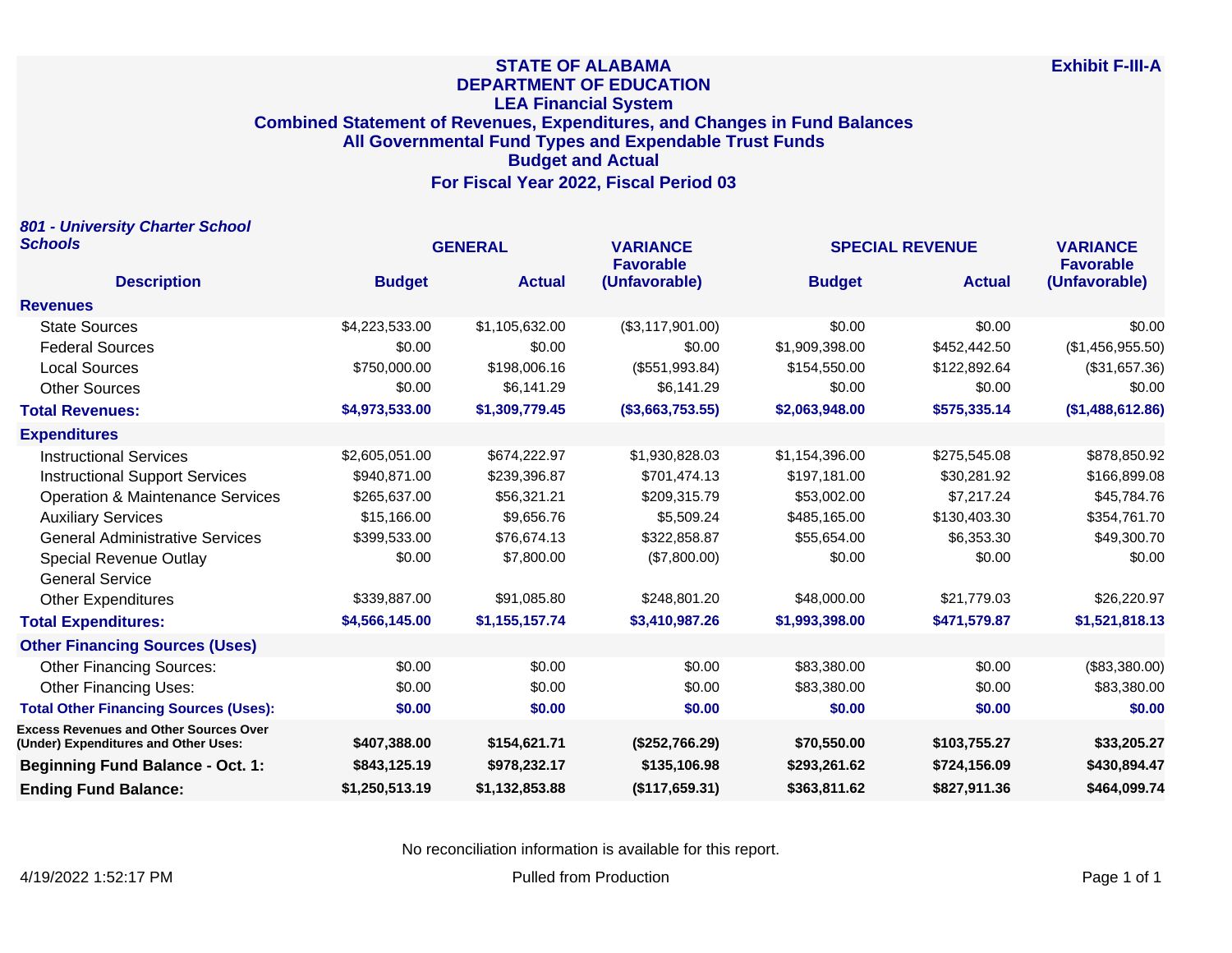#### **STATE OF ALABAMA DEPARTMENT OF EDUCATION LEA Financial System Combined Statement of Revenues, Expenditures, and Changes in Fund Balances All Governmental Fund Types and Expendable Trust Funds Budget and Actual For Fiscal Year 2022, Fiscal Period 03**

**801 - University Charter School Schools DEBT SERVICE VARIANCE CAPITAL PROJECTS VARIANCE Description Budget Actual Favorable (Unfavorable) Budget Actual Favorable (Unfavorable) Revenues** State Sources \$0.00 \$0.00 \$0.00 \$179,037.00 \$0.00 (\$179,037.00) 50.00 \$0.00 \$0.00 \$0.00 \$0.00 \$0.00 \$0.00 \$0.00 \$0.00 \$0.00 \$0.00 \$0.00 \$0.00 \$0.00 \$0.00 \$0.00 \$0.00 Local Sources \$0.00 \$0.00 \$0.00 \$0.00 \$0.00 \$0.00 Other Sources \$0.00 \$0.00 \$0.00 \$0.00 \$0.00 \$0.00 **Total Revenues: \$0.00 \$0.00 \$0.00 \$179,037.00 \$0.00 (\$179,037.00) Expenditures** Instructional Services \$0.00 \$0.00 \$0.00 \$0.00 \$0.00 \$0.00 Instructional Support Services \$0.00 \$0.00 \$0.00 \$0.00 \$0.00 \$0.00 Operation & Maintenance Services  $$0.00$  \$0.00  $$0.00$  \$0.00 \$0.00 \$0.00 \$0.00 \$0.00 \$0.00 Auxiliary Services \$0.00 \$0.00 \$0.00 \$0.00 \$0.00 \$0.00 Debt Administrative Services 60.00 \$0.00 \$0.00 \$0.00 \$0.00 \$0.00 \$0.00 \$0.00 \$0.00 \$0.00 Capital Outlay \$0.00 \$0.00 \$0.00 \$20,179,037.00 \$322,339.94 \$19,856,697.06 Debt Service Other Expenditures \$0.00 \$0.00 \$0.00 \$0.00 \$0.00 \$0.00 **Total Expenditures: \$0.00 \$0.00 \$0.00 \$20,179,037.00 \$322,339.94 \$19,856,697.06 Other Financing Sources (Uses)** Other Financing Sources:  $$0.00$   $$0.00$   $$0.00$   $$20,000,000.00$   $$666,279.27$  (\$19,333,720.73) Other Financing Uses: 60.00 \$0.00 \$0.00 \$0.00 \$0.00 \$0.00 \$0.00 \$0.00 \$0.00 \$0.00 \$0.00 **Total Other Financing Sources (Uses): \$0.00 \$0.00 \$0.00 \$20,000,000.00 \$666,279.27 (\$19,333,720.73) Excess Revenues and Other Sources Over (Under) Expenditures and Other Uses: \$0.00 \$0.00 \$0.00 \$0.00 \$343,939.33 \$343,939.33 Beginning Fund Balance - Oct. 1: \$0.00 \$0.00 \$0.00 \$0.00 \$0.00 \$0.00 Ending Fund Balance: \$0.00 \$0.00 \$0.00 \$0.00 \$343,939.33 \$343,939.33**

No reconciliation information is available for this report.

4/19/2022 1:52:37 PM Pulled from Production Page 1 of 1